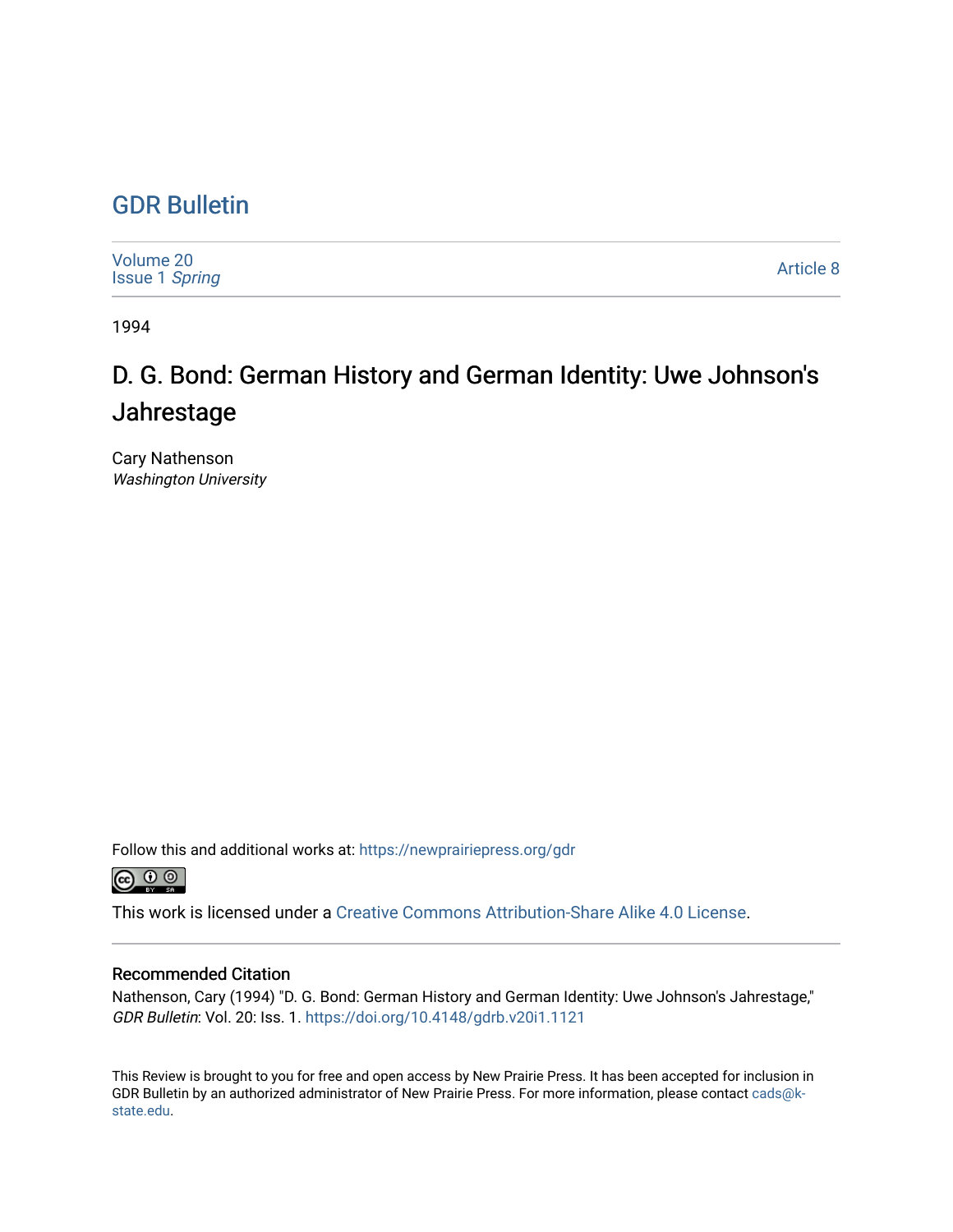Blaum may be more interested in the figures themselves than in the publication and society they describe.

Boria Sax Mercy College Bond, D. G. *German History and German Identity: Uwe Johnson's Jahrestage.* Amsterdam/Atlanta: Rodopi, 1993. 232 pp.

Despite the promise of D. G. Bond's title, *German History and German Identity* has surprisingly little of consequence to say about either. Bond's stated intention, "to show how the theme of German history has been interwoven with the form of *Jahrestage"* (15), is likewise as enticing as it is disappointing. The potential breadth of Bond's subject matter--the immense theoretical and analytical responsibilities assumed by any study of German history, let alone history, identity, *and* a two thousand-page novel--overwhelms Bond's sparse insights.

Bond condenses Johnson's attitude toward history into a "principle of remembrance" (15), or, "respect for the dead" (133). It is not with these statements that I have difficulty, nor with his fundamental assertion that "Gesine's [Cresspahl] search for a moral existence in the present is intimately linked to her own past" (46). Bond is most convincing when he explores the link between the personal and the public reception of history as demonstrated through Gesine's character and the development of her "Prague plan." Bond's reductionist view of history, however, leaves his analysis suspended in his own succinct formulations. Bond seems determined to describe every significant aspect of the novel as rooted in the act of remembering and mourning. To read Bond is to be left with the impression that Johnson dedicated thirteen years of his life to a novelistic *homage* to the Mitscherlich's *Die Unfähigkeit zu trauern.* 

Even if *Jahrestage* were only about the obligation to remember, then the question of what and how to remember is still left underdeveloped by Bond's study. The crucial discussion of what is history or identity is all but absent here. A pronouncement early in the text permeates the entire analysis: "Writing about history deals with real people, whereas novels tell the invented stories of invented characters, yet they none the less (sic?) aim at a version of history" (18). This facile and suspect distinction between "fiction" and "real history" (or as Bond phrases it on page 115, "concrete political history") hinders an examination of a related and prominent Johnson theme: the monumental difficulty of knowing *the* truth. This pervasive doubt in Johnson's works has no apparent consequences for Bond's discussion of history or identity.

Illustrative for Bond's approach is his dismissal of what he considers past critic's disproportionate